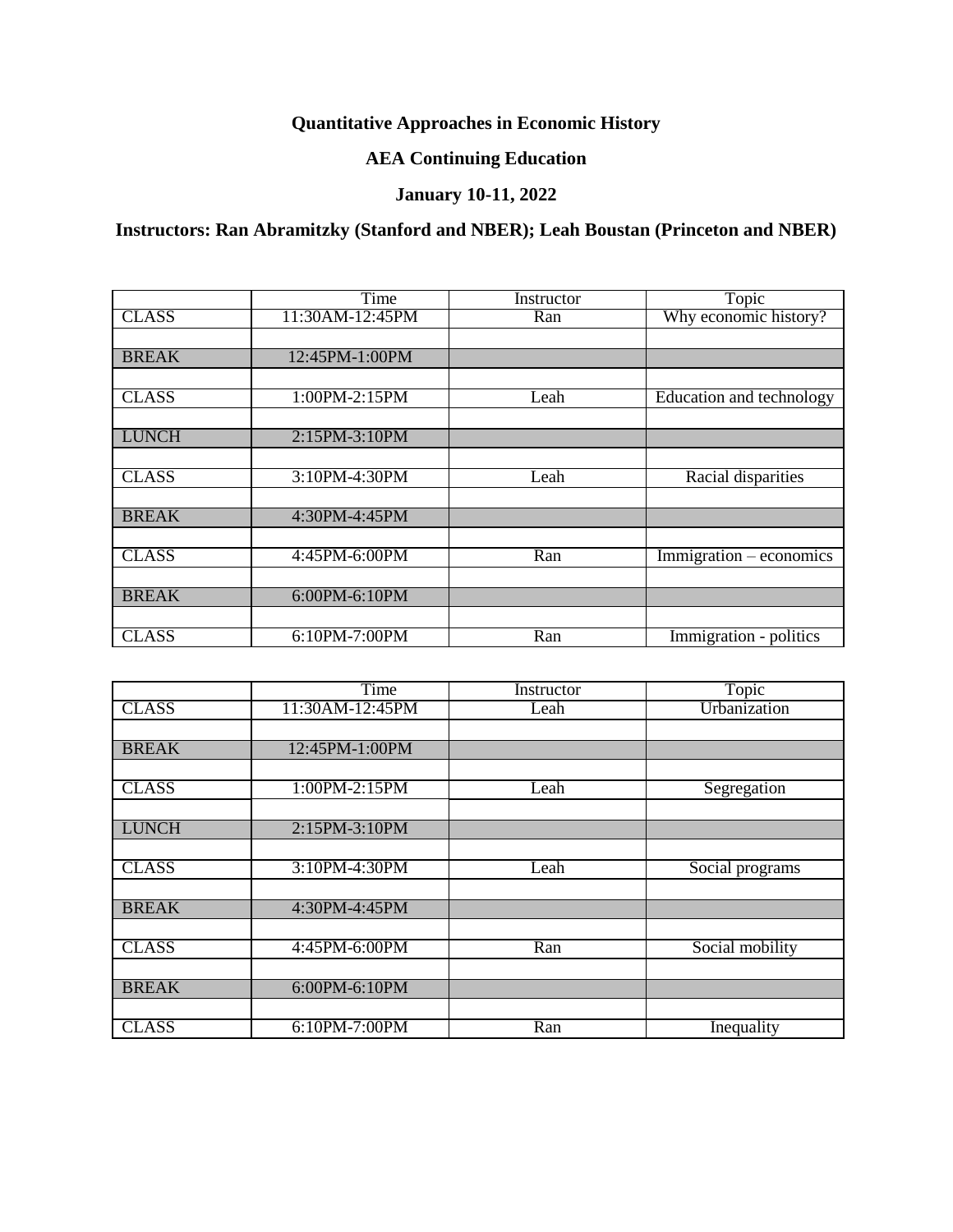### **Selected readings**

#### **1. Introduction to economic history**

Abramitzky, Ran, "Economics and the Modern Economic Historian," *Journal of Economic History*, 75:4,1240-1251 (2015). [\[link\]](https://people.stanford.edu/ranabr/sites/default/files/future.pdf)

McCloskey, Donald, "Does the Past Have Useful Economics?" *Journal of Economic Literature,* 14(2), pp. 434-461 (1976). [\[link\]](http://www.jstor.org/view/00220515/dm990784/99p00816/0)

Margo, Robert, "The Integration of Economic History into Economics," *Cliometrica*, September 2018. [\[link\]](https://www.bu.edu/econ/files/2019/07/Margo-Integration-of-Economic-History-Cliometrica-September-2018.pdf)

Giorcelli Michela, "The Long-Term Effects of Management and Technology Transfers" *American Economic Review* 2019. [\[link\]](http://www.giorcellimichela.com/uploads/8/3/7/0/83709646/giorcelli_productivity_program.pdf)

Abramitzky, Ran and Victor Lavy, "How Responsive is Investment in Schooling to Changes in Redistribution Policies and in Returns?" *Econometrica*, 82:4, 1241-1272, July 2014. [\[link\]](http://web.stanford.edu/~ranabr/Abramitzky_Lavy.pdf)

Clark, Gregory, *A Farewell to Alms: A Brief Economic History of the World*, Princeton University Press (2007)

Guinnane, Timothy, "The Historical Fertility Transition: A Guide for Economists," *Journal of Economic Literature* (2011)

Mokyr, Joel, *The Gifts of Athena: Historical Origins of the Knowledge Economy*, Princeton University Press (2003).

Mokyr, Joel, *A Culture of Growth: The Origins of the Modern Economy*, Princeton University Press (2016).

Acemoglu, Daron, Simon Johnson, and James Robinson, "The Colonial Origins of Comparative Development: An Empirical Investigation," *American Economic Review,* 91(5), pp.1369-1401 (2001). [\[link\]](http://www.jstor.org/sici?sici=0002-8282(200112)91%3A5%3C1369%3ATCOOCD%3E2.0.CO%3B2-9)

Dell, Melissa, "the persistent effects of Peru's mining Mita," *Econometrica* (2010)

## **2. Education and technology**

Goldin, Claudia, and Lawrence F. Katz. *The Race between Education and Technology*. Harvard University Press, 2010. Chapter 1 ("Human Capital Century") and Chapter 3 ("Skill-biased Technical Change")

Atack, Jeremy, Robert A. Margo, and Paul W. Rhode. "'Automation' of Manufacturing in the Late Nineteenth Century: The Hand and Machine Labor Study." *Journal of Economic Perspectives* 33, no. 2 (2019): 51-70.

See also: Goldin and Katz, *QJE* 1998

Lleras-Muney and Shertzer, *AEJ*, 2015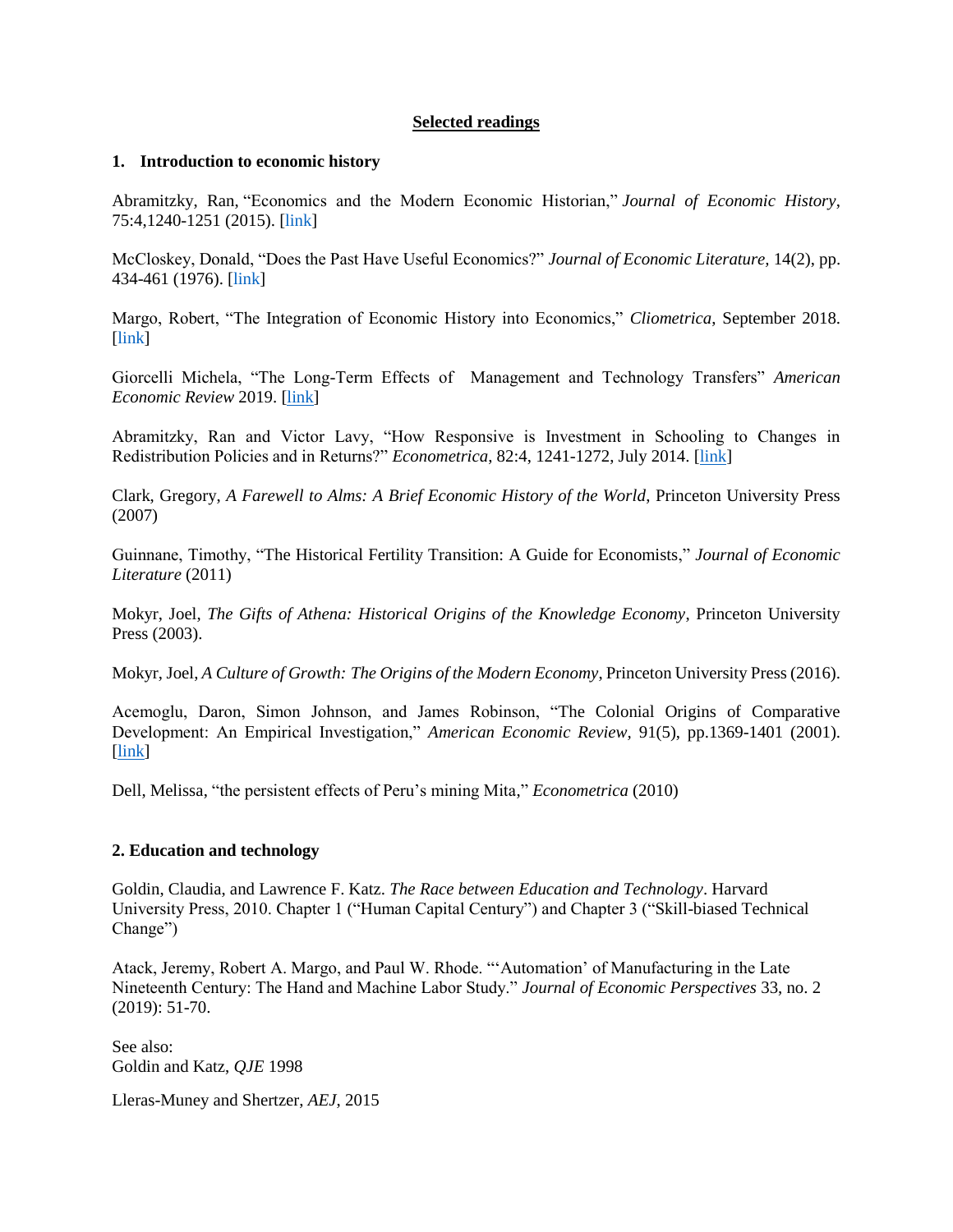Feigenbaum and Tan, *JEH*, 2020 Gray, *EEH* 2013 Parman, *JEH* 2011 Ager and Cinnirella, WP 2021 Stanley, *QJE* 2003 Farber, Herbst, Kuziemko, Naidu, *QJE* 2021

## **3. Racial disparities**

Bayer, Patrick, and Kerwin Kofi Charles. "Divergent Paths: A New Perspective on Earnings Differences between Black and White Men since 1940." *Quarterly Journal of Economics* 133, no. 3 (2018): 1459- 1501.

Derenoncourt, Ellora, and Claire Montialoux. "Minimum Wages and Racial Inequality." *Quarterly Journal of Economics* 136, no. 1 (2021): 169-228. See also, classics: Smith and Welch, JEL 1989

Donohue and Heckman, JEL 1991

See also, new: Boustan, Book 2016

Hornbeck and Naidu, AER 2014

Miller, ReStat 2020

Carruthers and Wanamaker, JOLE 2017

Aneja and Xu, QJE forthcoming

Aizer, et al. NBER WP 2021

Aneja and Avenancio-Leon, WP 2021

Collins & Wanamaker NBER WP 2021

Margo 2016

Eriksson, JHR 2020

Derenoncourt, et al., WP 2021

#### **4. Immigration – economics**

Abramitzky Ran and Leah Boustan "Immigration in American History," with Leah Boustan, *Journal of Economic Literature* (2017) [\[link\]](https://people.stanford.edu/ranabr/sites/default/files/abramitzky_boustan_jel.pdf)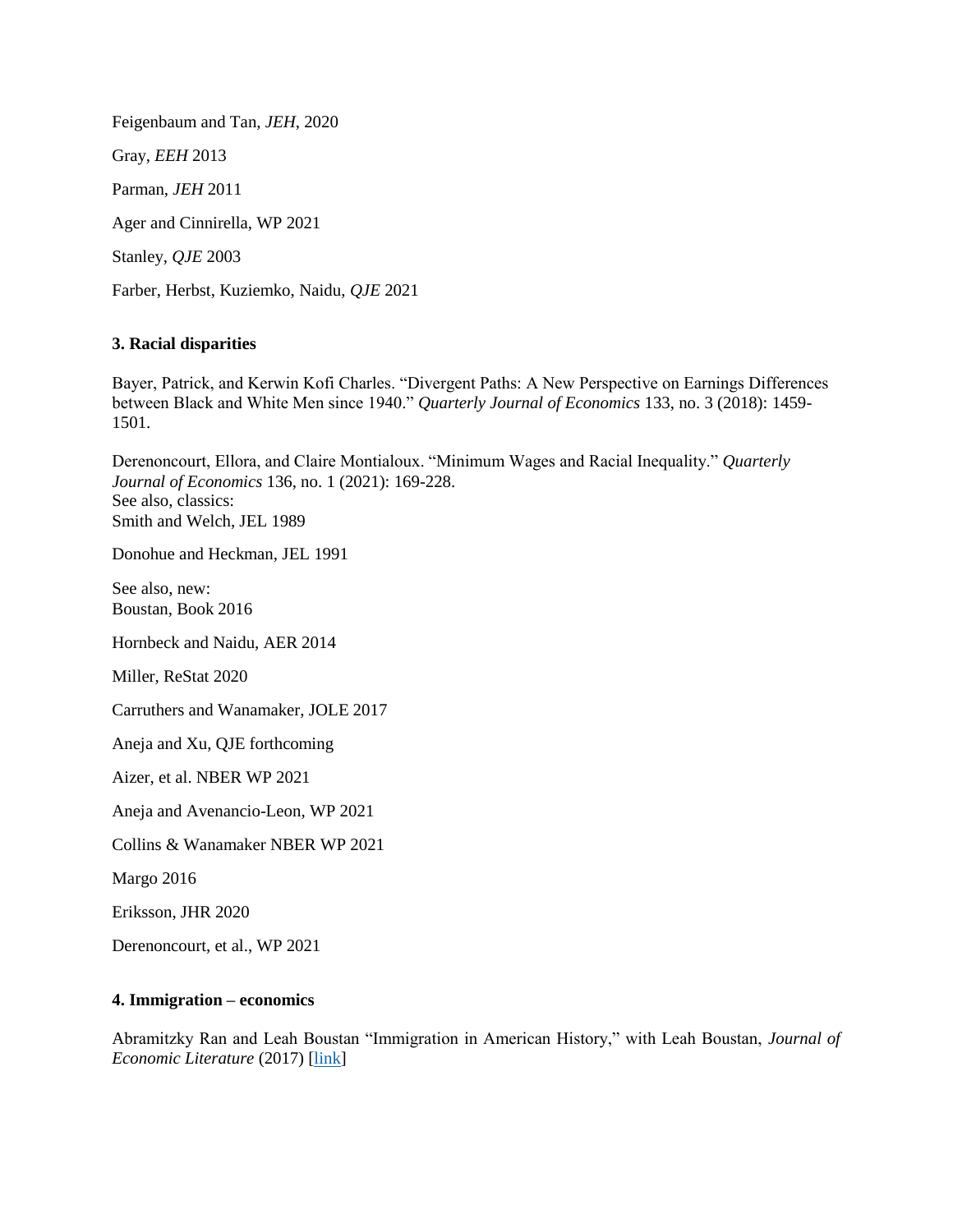Borjas, George, "The Economics of Immigration," *Journal of Economic Literature*, 32(4), pp. 1667—1717 (1994). [\[link\]](http://www.jstor.org/sici?sici=0022-0515(199412)32%3A4%3C1667%3ATEOI%3E2.0.CO%3B2-W)

Chiswick, Barry, "Are Immigrants Favorably Self-Selected?" *American Economic Review*, 89(2), pp. 181—185 (1999). [\[link\]](http://www.jstor.org/sici?sici=0002-8282(199905)89%3A2%3C181%3AAIFS%3E2.0.CO%3B2-1)

Abramitzky, Ran, Leah Boustan, and Katherine Eriksson, "A Nation of Immigrants: Assimilation and Economic Outcomes in the Age of Mass Migration," *Journal of Political Economy*, 122:3, 467-717 (2014). [\[link\]](http://web.stanford.edu/~ranabr/ABE_assimilation.pdf)

Abramitzky, Ran, Leah Boustan, Santiago Perez, and Elisa Jacome, "Intergenerational Mobility of Immigrants in the US over Two Centuries," *American Economic Review* (2021) [\[link\]](https://ranabr.people.stanford.edu/sites/g/files/sbiybj5391/f/w26408.pdf)

Abramitzky, Ran, Philipp Ager, Leah Boustan, Elior Cohen, and Casper Worm Hansen, "The Effects of Immigration on the Economy: Lessons from the 1920s Border Closure," *American Economic Journal: Applied Economics* (2022) [\[link\]](https://ranabr.people.stanford.edu/sites/g/files/sbiybj5391/f/aej_oct222021.pdf)

Tabellini, Marco, "Gifts of the Immigrants, Woes of the Natives: Lessons from the Age of Mass Migration," *Review of Economic Studies* (2020) [\[link\]](https://www.hbs.edu/faculty/Pages/download.aspx?name=19-005.pdf)

## **5. Immigration – culture and politics**

Abramitzky, Ran, Leah Boustan, and Katherine Eriksson, "Do Immigrants Assimilate More Slowly Today Than in the Past?" *American Economic Review: Insights* (2020) [\[link\]](https://ranabr.people.stanford.edu/sites/g/files/sbiybj5391/f/cultural_assimilation.pdf)

Abramitzky, Ran, Leah Boustan, Katherine Eriksson and Stephanie Hao, "Discrimination and the Returns to Cultural Assimilation in the Age of Mass Migration," *AEA Papers and Proceedings*, 110, 340-346, May 2020 [\[link\]](https://pubs.aeaweb.org/doi/pdfplus/10.1257/pandp.20201090)

Fouka, Vicky, "The Unintended Effects of Language Prohibition in US Schools after World War I," *Review of Economic Studies* (2020) [\[link\]](https://academic.oup.com/restud/advance-article/doi/10.1093/restud/rdz024/5472346)

Card, Dallas, Serina Chang, Chris Becker, Julia Mendelsohn, Rob Voigt, Leah Boustan, Ran Abramitzky, and Dan Jurafsky "Computational Analysis of 140 Years of U.S. Political Speeches Reveals More Positive but Increasingly Polarized Framing of Immigration," working paper (2021)

#### **6. Urbanization**

Bleakley, Hoyt, and Jeffrey Lin. "Portage and Path Dependence." *Quarterly Journal of Economics* 127, no. 2 (2012): 587-644.

Donaldson, Dave, and Richard Hornbeck. "Railroads and American Economic Growth: A "Market Access" Approach." *Quarterly Journal of Economics* 131, no. 2 (2016): 799-858.

See also: Davis and Weinstein, AER 2002

Brooks and Lutz, ReStat 2018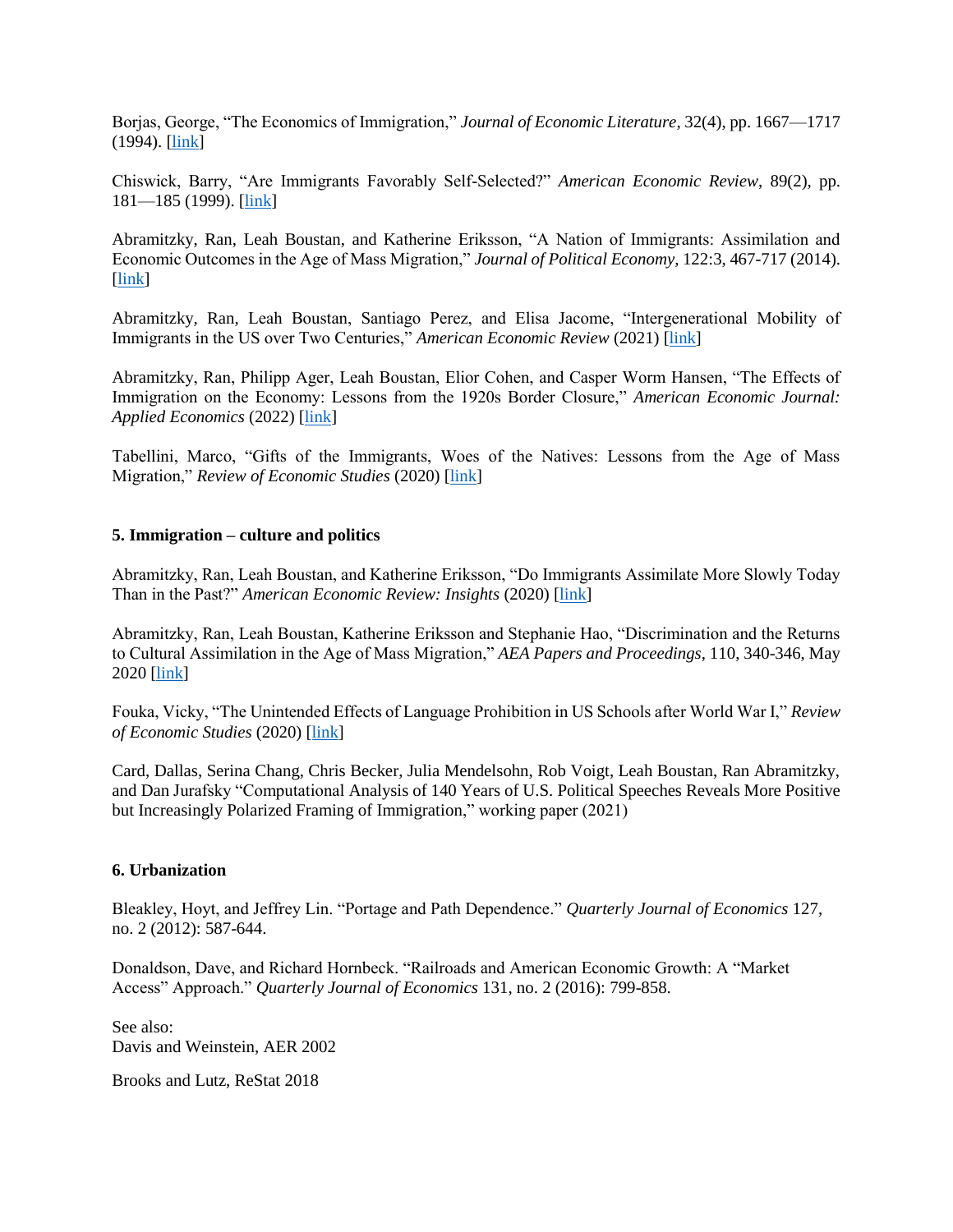Heblich, Trew and Zylberberg, JPE 2021 Schumann, AEJ 2014 Lee and Lin, ReStud 2018 Redding, Sturm, Wolf, ReStat 2011 Hanlon, ReStat 2017 Allen and Donaldson, NBER WP 2021 Hornbeck and Rotemberg, WP 2021 You, AEJ 2021 Trew, AEJ 2020

#### **7. Segregation and public health in cities**

Boustan, Leah Platt. "Was Postwar Suburbanization "White Flight"? Evidence from the Black Migration." *The Quarterly Journal of Economics* 125, no. 1 (2010): 417-443.

Anderson, D. Mark, Kerwin Kofi Charles, and Daniel I. Rees. "Re-Examining the Contribution of Public Health Efforts to the Decline in Urban Mortality." *American Economic Journal: Applied Economics*, Forthcoming.

See also: Fishback et al., NBER WP 2021 Aaronson, Hartley, Mazumder, WP 2019 Shertzer, Twinam and Walsh, AEJ 2016, JUE 2018 Shertzer and Walsh, ReStat 2019 Boustan, AEJ 2012 Ananat, AEJ 2011 Derenoncourt, AER forthcoming Feigenbaum, Hoehn-Velasco, Wrigley-Field, WP 2020 Cutler and Miller, Demography 2005 Goldin and Alsan, JPE 2019 Beach and Hanlon, EJ 2018 Kesztenbaum and Rosenthal, JUE 2017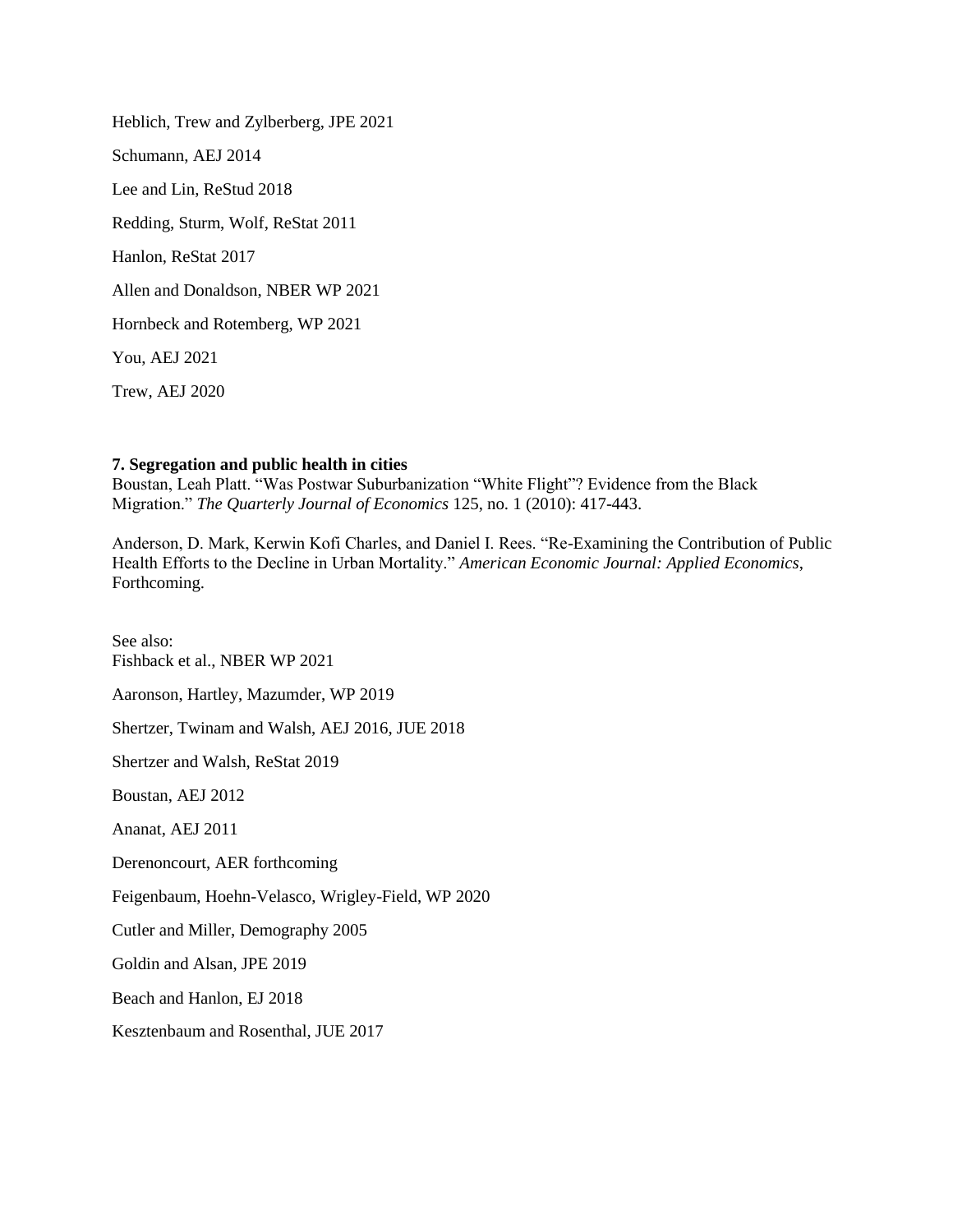#### **8. Social programs and social insurance**

Finkelstein, Amy. "The Aggregate Effects of Health Insurance: Evidence from the Introduction of Medicare." *Quarterly Journal of Economics* 122, no. 1 (2007): 1-37.

Hoynes, Hilary, Diane Whitmore Schanzenbach, and Douglas Almond. "Long-run Impacts of Childhood Access to the Safety Net." *American Economic Review* 106, no. 4 (2016): 903-34.

See also: Alesina, Stantcheva, Teso, AER 2018

Aizer, et al., AER 2015

Fetter and Lockwood, AER 2018

Costa, QJE 1995

Fishback, Horrace, Kantor, JEH 2005

Goodman Bacon, AER 2021

Bailey, Sun and Timpe, AER 2021

## **9. Social mobility in historical perspective**

Chetty, Raj, John Friedman, Nathan Hendren, Jones, Porter. "The Opportunity Atlas: Mapping the Childhood Roots of Social Mobility" NBER wp (2018)

Chetty Raj, Nathan Hendren, Patrick Kline, and Emmanuel Saez, "Where is the land of Opportunity? The Geography of Intergenerational Mobility in the United States," *The Quarterly Journal of Economics* (2014) [\[link\]](https://academic.oup.com/qje/article/129/4/1553/1853754)

Chetty Raj, David Grusky, Maximilian Hell, Nathan Hendren, Robert Manduca, Jimmy Narang, "The Fading American Dream: Trends in Absolute Income Mobility Since 1940." *Science* (2017) [\[link\]](https://www.science.org/doi/10.1126/science.aal4617)

Abramitzky, Ran, Leah Boustan, Katherine Eriksson, James Feigenbaum, and Santiago Perez, "Automated Linking of Historical Data," *Journal of Economic Literature* (2021) [\[link\]](https://ranabr.people.stanford.edu/sites/g/files/sbiybj5391/f/automated_linking_jun9_2020.pdf)

Abramitzky, Ran, Roy Mill and Santiago Perez, "Linking Records Across Historical Sources: a Fully Automated Approach," *Historical Methods*, 53:2, April 2020 [\[link\]](https://ranabr.people.stanford.edu/sites/g/files/sbiybj5391/f/matching_historicalmethod_march27.pdf)

Xi, Song, Catherine Massey, Karen Rolf, Joseph Ferrie, Jonathan Rothbaum, Yu Xie, "Long-term decline in intergenerational mobility in the United States since the 1850s," *Proceedings of the National Academy of Sciences* (2019) [\[link\]](https://ipums.org/sites/www.ipums.org/files/song.pdf)

Long, Jason, and Joseph Ferrie, "Intergenerational Occupational Mobility in Great Britain and the United States Since 1850," *American Economic Review* (2013) [\[link\]](https://pubs.aeaweb.org/doi/pdfplus/10.1257/aer.103.4.1109)

Olivetti, Claudia and Daniele Paserman, "In the Name of the Son (and the Daughter): Intergenerational Mobility in the United States, 1850–1940," American Economic Review 2015 [\[link\]](https://pubs.aeaweb.org/doi/pdfplus/10.1257/aer.20130821)